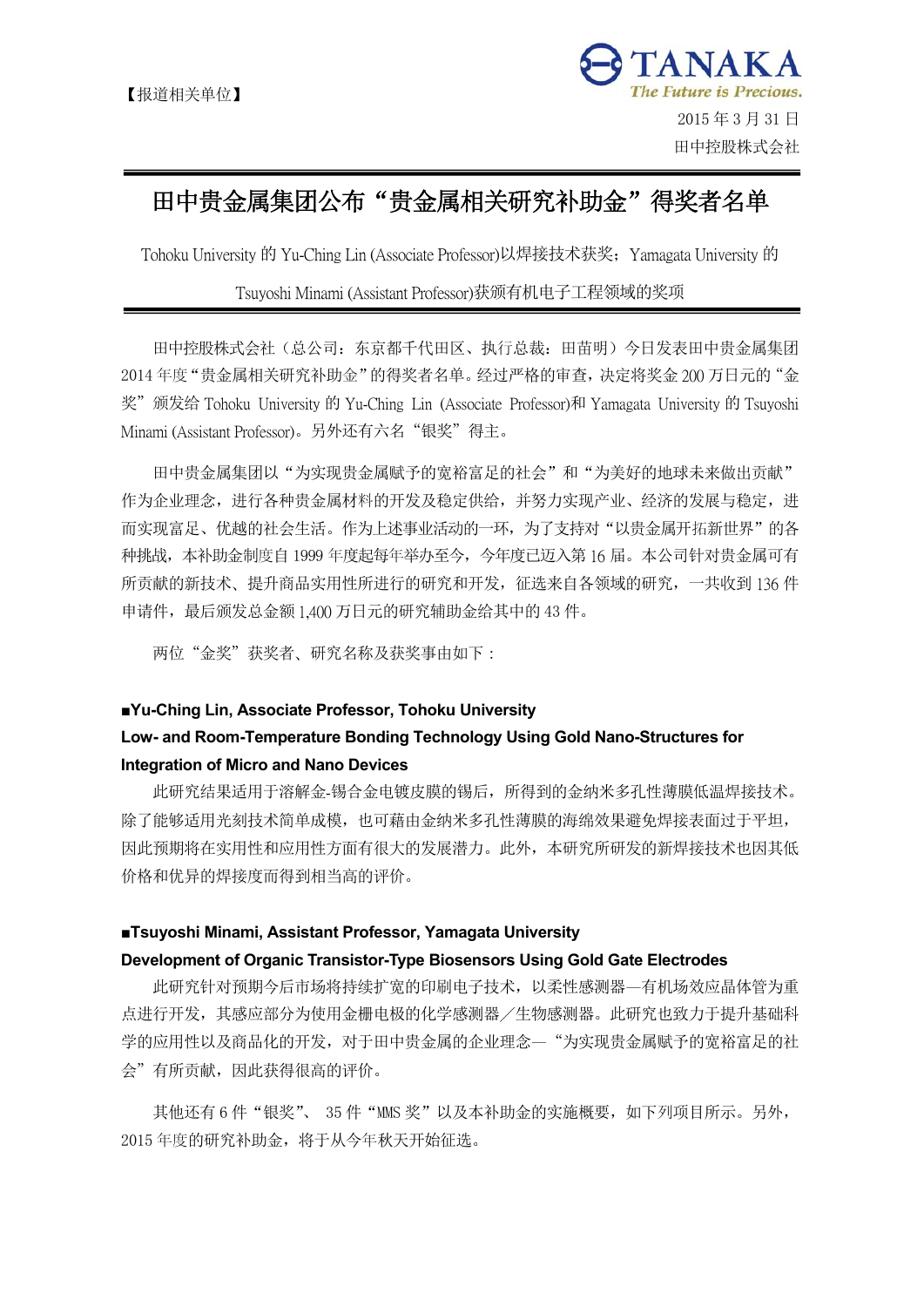| Platinum Award (0 award)                                                               |                                                                                                                                                                                     |
|----------------------------------------------------------------------------------------|-------------------------------------------------------------------------------------------------------------------------------------------------------------------------------------|
| None granted                                                                           |                                                                                                                                                                                     |
| Gold Award (2 awards, 2 million yen each)                                              |                                                                                                                                                                                     |
| Yu-Ching Lin, Associate Professor,<br><b>Tohoku University</b>                         | Low- and Room-Temperature Bonding Technology<br>Using Gold Nano-Structures for Integration of Micro<br>and Nano Devices                                                             |
| Tsuyoshi Minami, Assistant Professor,<br>Yamagata University                           | Development of Organic Transistor-Type Biosensors<br><b>Using Gold Gate Electrodes</b>                                                                                              |
| Silver Awards (6 awards, 500,000 yen each)                                             |                                                                                                                                                                                     |
| Tsuyoshi Sekitani, Professor,<br>Osaka University                                      | Manufacture of Flexible Electrodes Utilizing Precious<br>Metal Nanowire-Elastomer Composite Materials and<br>Development of Freely Stretching Thin Film<br><b>Biometric Sensors</b> |
| Shin-ichi Ohkoshi, Professor,<br>The University of Tokyo                               | Development of High-Performance Optical Switching<br>Systems and Magneto-Optical Memory Devices<br>Using Rhodium-Iron Alloy                                                         |
| Yamato Hayashi, Associate Professor,<br><b>Tohoku University</b>                       | One-Step Synthesis of Precious Metal Nanowire<br>Films for Transparent Conductive Film by Organic<br>Precursor Pain Reduction Methods and<br>its<br>Applications                    |
| Hiroshi Naganuma, Assistant Professor,<br><b>Tohoku University</b>                     | Research and Development Relating to FePt<br>Epitaxial Ultra-Thin Film Using Sputtering<br>FePt<br><b>Melting Targets</b>                                                           |
| Tsukasa Torimoto, Professor,<br>Nagoya University                                      | Precise Synthesis of Precious Metal Core-Oxide<br>Semiconductor Shell<br>Nanoparticles<br>and<br>its<br>Applications Toward Electrode Catalysts                                     |
| Mitsuhiro Ebara, Senior Researcher,<br>National Institute for Materials Science (NIMS) | Development of New Materials for "Treatment of<br>Persistent Cancers" Preventing Recurrent and<br>Metastatic Cancer                                                                 |

| MMS Awards (35 awards, 200,000 yen each)              |                                                       |
|-------------------------------------------------------|-------------------------------------------------------|
| Nagato Natsume, Professor,                            | Song-Zhu Chu, Associate Professor,                    |
| Aichi Gakuin University                               | <b>Iwate University</b>                               |
| Takafumi Sato, Associate Professor,                   | Hiromichi Takebe, Professor,                          |
| Utsunomiya University                                 | <b>Ehime University</b>                               |
| Hitoshi Kuniyasu, Associate Professor,                | Satoshi Seino, Associate Professor,                   |
| Osaka University                                      | Osaka University                                      |
| Takashi Fukuda, Associate Professor,                  | Yasuyuki Tsuboi, Professor,                           |
| Osaka University                                      | <b>Osaka City University</b>                          |
| Tatsuro Endo, Associate Professor,                    | Masaru Mitsushio, Assistant Professor,                |
| Osaka Prefecture University                           | Kagoshima University                                  |
| Yoshiko Miura, Professor,                             | Taizoh Sadoh, Associate Professor,                    |
| Kyushu University                                     | Kyushu University                                     |
| Shinya Ikeno, Associate Professor,                    | Ken'ichi Yokoyama, Associate Professor,               |
| Kyushu Institute of Technology                        | Kyushu Institute of Technology                        |
| Hisao Yoshida, Professor,                             | Ken-ichi Fujita, Associate Professor,                 |
| <b>Kyoto University</b>                               | Kyoto University                                      |
| Shigeru Watanabe, Professor,                          | Eri Takano, Researcher,                               |
| Kochi University                                      | Kobe University                                       |
| Yoshitaro Miyashita, Professor,                       | Kazuo Onuma, Chief Senior Researcher,                 |
| Kobe City College of Technology                       | National Institute of Advanced Industrial Science and |
|                                                       | Technology                                            |
| Mitsue Takahashi, Senior Researcher,                  | Masaki Misawa, Senior Researcher,                     |
| National Institute of Advanced Industrial Science and | National Institute of Advanced Industrial Science and |
| Technology                                            | Technology                                            |

# 2014 年度"贵金属相关研究补助金"得奖者名单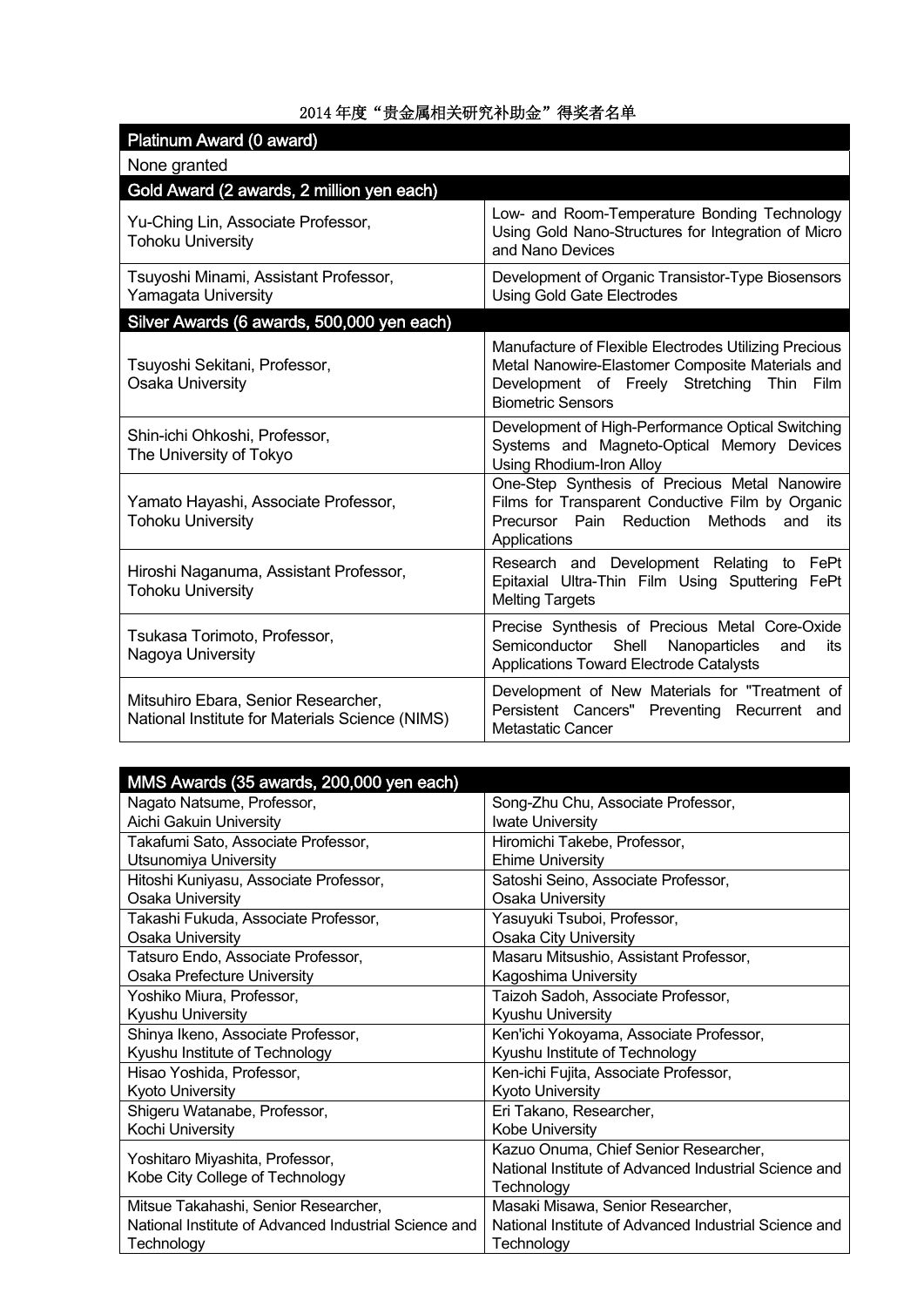| Tatsuya Tsukuda, Professor,                                  | Takeo Ohsaka, Professor,                                                                        |
|--------------------------------------------------------------|-------------------------------------------------------------------------------------------------|
| The University of Tokyo                                      | Tokyo Institute of Technology                                                                   |
| Daisuke Yamane, Assistant Professor,                         | Hideo Kameyama, Professor,                                                                      |
| Tokyo Institute of Technology                                | Tokyo University of Agriculture and Technology                                                  |
| Takashi Nakajima, Lecturer,                                  | An-Pang Tsai, Professor,                                                                        |
| <b>Tokyo University of Science</b>                           | <b>Tohoku University</b>                                                                        |
| Takeshi Seki, Assistant Professor,                           | Yasuhiro Shimizu, Professor,                                                                    |
| Tohoku University                                            | Nagasaki University                                                                             |
| Yohsuke Ooyama, Associate Professor,<br>Hiroshima University | Noriyoshi Matsumi, Professor,<br>Japan Advanced Institute<br>Science<br>and<br>0t<br>Technology |
| Hideyuki Mitomo, Assistant Professor,                        | Yasuharu Kanda, Assistant Professor,                                                            |
| Hokkaido University                                          | Muroran Institute of Technology                                                                 |
| Satoshi Arai, Senior Researcher Fellow,<br>Waseda University |                                                                                                 |

## ―2014年度「贵金属相关研究补助金」征选概要―

【 主 题 】以贵金属材料所能贡献的新技术、商品实用化为目标的研究与开发

- ・在商品化及实用化方面,贵金属发挥重要作用的研究内容。
- ・贵金属的相关开发,在商品化及事业化进展上带来重大突破的内容。

# 【补助金额】

- ・白金奖500万日元(1 件)
- ・金奖200万日元(1 件)
- ・银奖50万日元(数件) ※所获得的补助金额以奖学金捐款处理。 ※各奖项的获奖对象为在实用化目标上被判定为尤具伟大贡献之主题,因此奖项可能"从缺"。

【征选对象】隶属日本国内教育研究机构或国家研究机构者。

・若申请人隶属为日本国内之研究机构,其活动据点则不分日本国内、外皆可报名。

【征选期间】于2014年9月1日(周一)~11月28 日(周五)17:00期间登记者

## 【征选條件】

- ・以合作研究的内容参加征选时,请选派代表参加。
- ・学生想参加征选时,请事先取得隶属研究室负责人同意。
- ・与其他贵金属材料制造商共同开发(包含预定)时,请清楚注明。
- ・有时会通过研究与本公司交换商品开发、技术开发、指导等信息。
- ・已进行或预定进行商品化、事业化者不受理。
- ・分析、评价、生产技术等基础研究不受理。

### 【研究补助金制度相关咨询】

「贵金属相关研究补助金」事务局 Tanaka Holdings Co., Ltd. 营销部 补助金事务局 〒100-6422 东京都千代田区丸之内2-7-3 东京Building 22楼 TEL: 03-6311-5596 FAX: 03-6311-5529 E-mail: joseikin@ml.tanaka.co.jp 官网: http://pro.tanaka.co.jp/tanaka/grant/